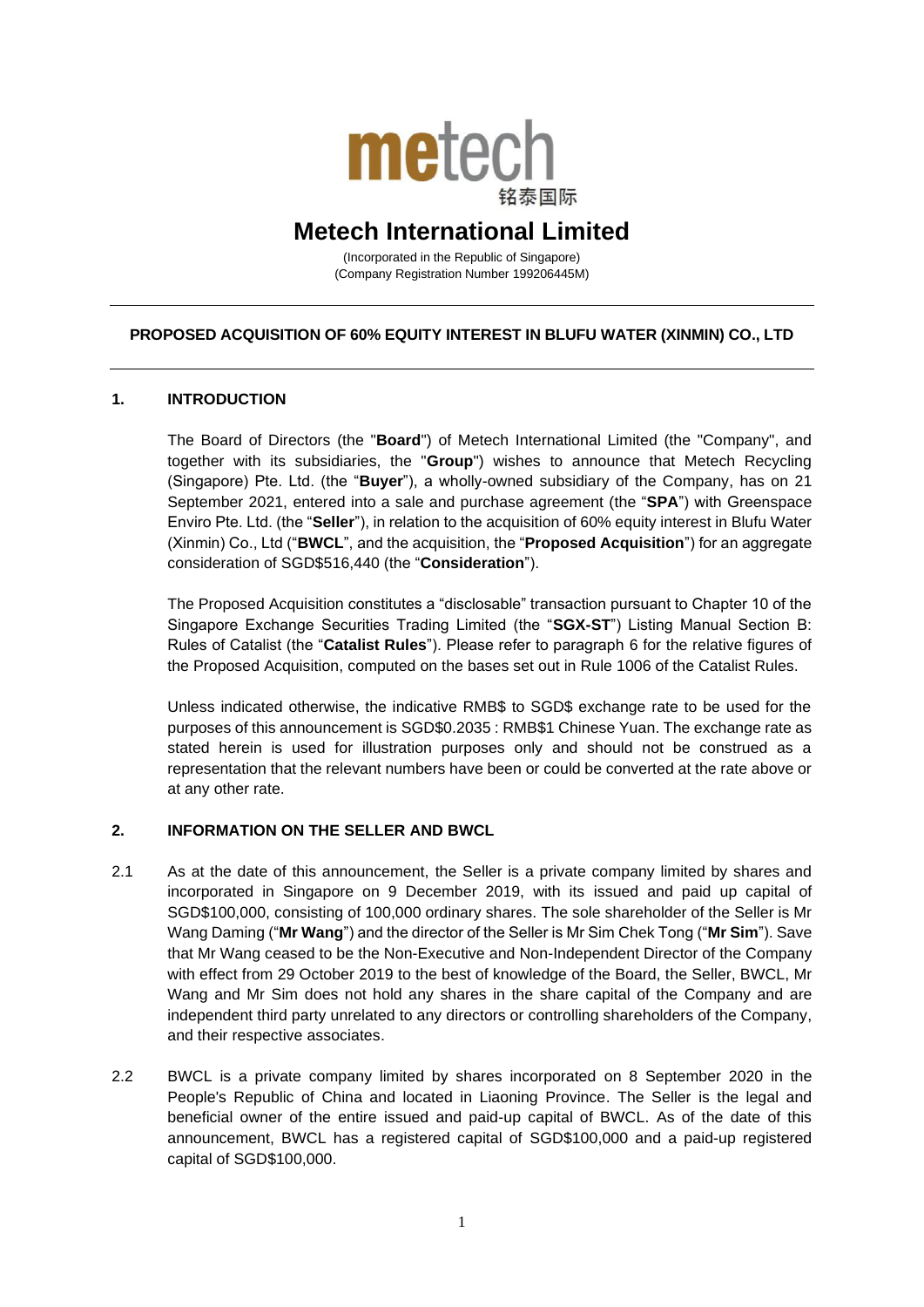- 2.3 BWCL is principally involved in managing wastewater treatment plants owned by government. The projects undertaken by BWCL are, including but not limited to, sewage treatment, water pollution control, resource recycling service technology, environmental protection consultancy and technological developments.
- 2.4 Based on the unaudited management account of BWCL for the financial period from 8 September 2020 to 30 June 2021, the net profit after tax of BWCL was approximately RMB\$1.91 million (approximately equivalent to SGD\$389,000) and the net asset value of BWCL as at 30 June 2021 was approximately RMB\$2.4 million (approximately equivalent to SGD\$488,000) respectively.

# **3. RATIONALE FOR THE PROPOSED ACQUISITION**

- 3.1 The Board is of the view that the Proposed Acquisition will allow the Company to participate in the growth of BWCL and enhance the value for its shareholders. Consequently, the Proposed Acquisition will provide the Company with the following commercial benefits:
	- (a) The Proposed Acquisition presents a good opportunity for the Company to expand its business into the Chinese wastewater treatment market.
	- (b) The Proposed Acquisition would allow the Group to tap on the existing customers of BWCL to increase the Company's customer base and gain a foothold in the Chinese market. As such, the Proposed Acquisition would allow the Group to enhance its market share in the environmental and sustainability business.
	- (c) The Proposed Acquisition would provide the Group with the opportunity to acquire a profitable entity with opportunities for growth.

# **4. CONSIDERATION**

The Consideration was negotiated and agreed between the parties on an arm's length, willingbuyer, willing-seller basis and shall be paid by the Company in cash. The Consideration was funded by the Company's internal resources.

In arriving at the Consideration, the Company had taken into account, among others, BWCL's earnings and growth potential and its future plans. No independent valuation was conducted with respect to the Proposed Acquisition.

# **5. TERMS OF THE PROPOSED ACQUISITION**

Upon completion of the Proposed Acquisition, the below shall be for the account held by both parties in proportion of their equity interest in BWCL:

- (a) all expenses (including accounts payables and tax), debt, indebtedness, liabilities, guarantees or indemnities incurred or given by the Company in connection with the operations of the Company on or after 1 September 2021; and
- (b) revenues (including accounts receivables), cash (and cash equivalents) and profit generated by the Company in connection with the operations of the Company on or after 1 September 2021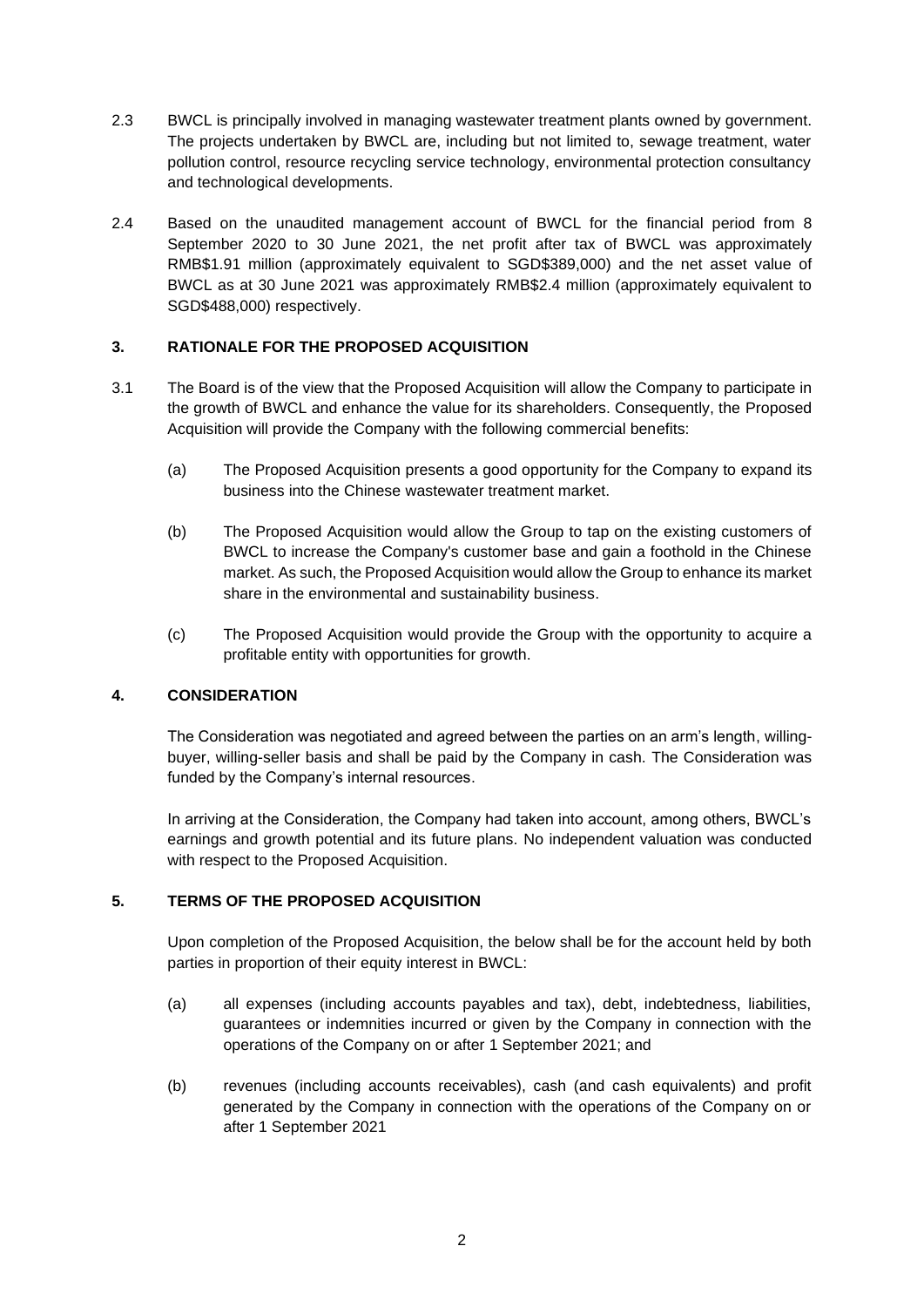The board of BWCL shall comprise of three (3) Directors, wherein the Company shall be entitled to nominate and appoint up to two (2) directors onto the board of BWCL, including the Chairman of the board of BWCL to be nominated by the Company and appointed by the board whilst the Seller shall be entitled to appoint one (1) Director to the board.

The completion of the Proposed Acquisition shall be conditional on the Buyer and the Company obtaining all necessary approvals, waivers or consents as may be required (including Board and shareholders' approval). If such condition is not satisfied, the SPA shall automatically terminate with immediate effect.

# **6. RELATIVE FIGURES ON THE BASES SET OUT IN RULE 1006 OF THE CATALIST RULES**

Based on the Group's latest announced unaudited financial statements for the financial year ended 30 June 2021 ("**FY2021**"), the relative figures for the Proposed Acquisition as computed on the bases set out in Rule 1006 of the Catalist Rules are as follows:

| <b>Rule 1006</b> | <b>Bases</b>                                         | <b>Relative figures</b>  |
|------------------|------------------------------------------------------|--------------------------|
| (a)              | The net asset value of the assets to be disposed     | Not applicable as the    |
|                  | of, compared with the Group's net asset value.       | Company is acquiring     |
|                  | This basis is not applicable an acquisition of       | an asset.                |
|                  | assets.                                              |                          |
| (b)              | The net profits attributable to the assets acquired  | $(19.39)^{(1)}$          |
|                  | or disposed of, compared with the Group's net        |                          |
|                  | losses.                                              |                          |
| (c)              | The aggregate value of the consideration given or    | $2.94\%^{(2)}$           |
|                  | received, compared with the Company's market         |                          |
|                  | capitalisation based on the total number of issued   |                          |
|                  | shares excluding treasury shares.                    |                          |
| (d)              | The number of equity securities to be issued by      | Not applicable as the    |
|                  | the Company as consideration for Proposed            | Consideration will be    |
|                  | Acquisition, compared with the number of equity      | satisfied fully in cash. |
|                  | securities previously in issue.                      |                          |
| (e)              | The aggregate volume or amount of proven and         | Not applicable as the    |
|                  | probable reserves to be disposed of, compared        | Company and/or the       |
|                  | with the aggregate of the Group's proven and         | Seller is not a mineral, |
|                  | probable reserves. This basis is applicable to a     | oil and gas company.     |
|                  | disposal of mineral, oil or gas assets by a mineral, |                          |
|                  | oil and gas company, but not to an Proposed          |                          |
|                  | Acquisition of such assets.                          |                          |

#### **Notes:**

(2) The consideration of SGD\$516,440 compared to the Company's the market capitalization of approximately SGD\$17,546,956. The market capitalization of the Company was computed based on the issued share capital of the Company ("Shares") of 100,039,655 Shares and the volume weighted average price of 0.1754 per Share, based on trades transacted on 20 September 2021 (being the last market day on which the Company's Shares were traded preceding the date of the SPA).

Under Rule 1007(1) of the Catalist Rules, if any of the relative figures computed pursuant to Rule 1006 involves a negative number, Chapter 10 of the Catalist Rules may still be applicable to the transaction in accordance with the applicable circumstances. As the relative figures

<sup>(1)</sup> (19.39)% computed based on the estimated net profit attributable to BWCL of RMB\$1.15 million (approximately equivalent to SGD\$234,000) for period ended 30 June 2021 compared with the Group's announced unaudited net losses for the financial year ended 30 June 2021 of S\$1,207,000.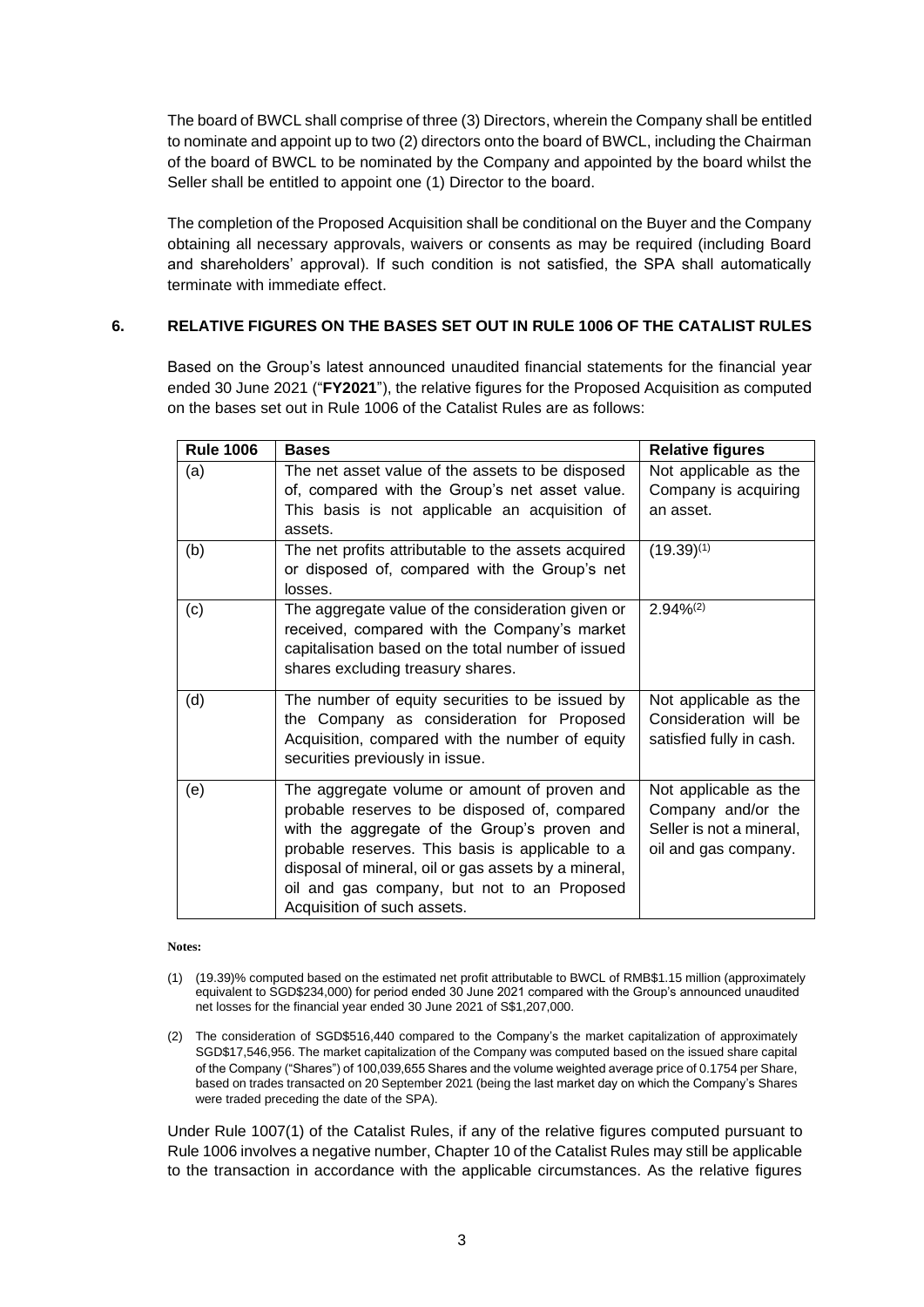computed under Rule 1006(b) exceeds 5% but does not exceed 75%, the Proposed Acquisition constitutes a "disclosable transaction" within the meaning of Chapter 10 of the Catalist Rules. However, as the relative figures computed involves negative figures and does not fall squarely within the circumstances set out in Paragraph 4.4(b) of Practice Note 10A of the Catalist Rules, pursuant to Catalist Rule 1007(1), the Company has, through its Sponsor, consulted the Singapore Exchange Regulation Pte Ltd on the applicability of Chapter 10 of the Catalist Rules in relation to the Proposed Acquisition. The Company will keep Shareholders updated on the outcome of the consultation.

# **7. FINANCIAL EFFECTS OF THE PROPOSED ACQUISITION**

Based on the Group's estimated consolidated financial statements for FY2021, the pro forma financial effects of the Proposed Acquisition are as follows:

# Effect on NTA per Share

For illustrative purposes only, had the Proposed Acquisition been completed on 30 June 2021 and based on the estimated consolidated financial statements of the Group for FY2021, the Proposed Acquisition would have had the following impact on the NTA per Share of the Company:

|                         | <b>Proposed Acquisition</b> |             |
|-------------------------|-----------------------------|-------------|
|                         | <b>Before</b>               | After       |
| NTA (S\$)               | 1.910.000                   | 1,510,013   |
| Number of issued shares | 100,039,655                 | 100,039,655 |
| NTA per share (cents)   | 1.91                        | 1.45        |

### Effect on EPS

For illustrative purposes only, had the Proposed Acquisition been completed on 1 July 2020 and based on the estimated consolidated financial statements of the Company for FY2021, the Proposed Acquisition would have had the following impact on the EPS of the Company:

|                         | <b>Proposed Acquisition</b> |             |
|-------------------------|-----------------------------|-------------|
|                         | <b>Before</b>               | After       |
| Net loss (S\$)          | (1,207,000)                 | (973, 866)  |
| Number of issued shares | 100,039,655                 | 100,039,655 |
| EPS (cents)             | (1.21                       | (0.97       |

# **8. INTERESTS OF DIRECTORS AND CONTROLLING SHAREHOLDERS**

None of the Directors or controlling shareholders of the Company and their respective associates has any interest, direct or indirect, in the Proposed Acquisition (other than through their respective shareholdings in the Company, if any).

# **9. SERVICE CONTRACTS**

No person is proposed to be appointed as a director of the Company in connection with the Proposed Acquisition. Accordingly, no service contract is proposed to be entered into between the Company and any such person.